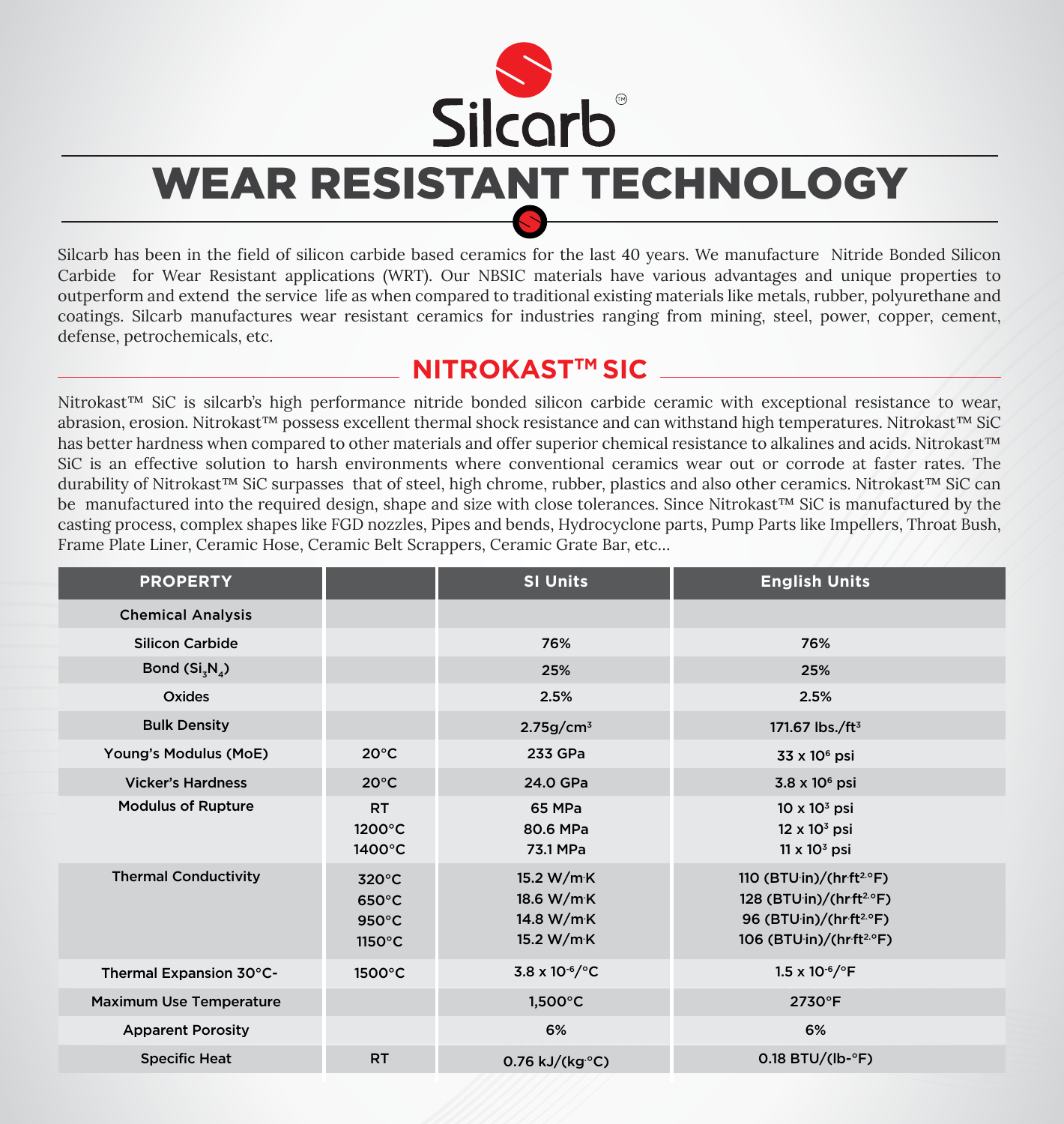# WEAR RESISTANT CERAMIC PRODUCTS

#### **CERAMIC-LINED PIPES, BENDS AND ELBOWS**

The use of NITROKAST™ - SIC ceramic-lined pipe and fittings is ideal in services that are prone to Erosive & Corrosive wear, where standard pipe and fittings would fail within a few months or less. NITROKAST™ - SIC ceramic-lined pipe and fittings are designed to outlast linings such as glass, rubber, basalt, hard-facings and coatings that are commonly used to extend the life of piping systems.

NITROKAST™ - SIC is formed by casting which allows to form a single part ceramic linings without any joints. The flow of material will be smooth without any changes in direction (as is typical with mitered bends) resulting in a less turbulent flow and increased wear resistance.





#### **CERAMIC CYCLONE LINER**

Ceramic Liners for Hydrocyclone Applications, NITROKAST™ - SIC solution for cyclone slurry separators can be manufactured is a single piece covered with Polyurethane and can be assembled just in weeks.

NITROKAST™ - SIC can be cast into complex shapes and then encased in polyurethane in-house, providing ease of installation, crack mitigation and added wear life, Ceramic cyclone parts – vortex finder, Spigot, Cylinder, Feed chamber, Overflow pipe, Lower and upper cone.

#### **CERAMIC RUBBER HOSE**

With lot of research work, we have developed **Flexible Ceramic Rubber Hose** using our NITROKAST™– SIC ceramics, ceramic rubber hose can handle broad spectrum of material and requirements as per customer.

Reinforcement with NITROKAST<sup>™</sup> – SIC ceramics & External with Smooth lining of natural rubber or combination as per requirements. NITROKAST™ - SIC ceramics can withstand high abrasion & corrosion action of material conveyed with high velocity.

#### **Application:**

• For transporting of solid particles like iron-ore, sand and gravel, dredged mud, cement, bentonite, alumina, silica, coal dust, ash, carbon black, mud slurry, etc by air, water or in the form of slurry in, mines, steel plants, coal washeries thermal power plants, cement plants and other heavy duty industries.

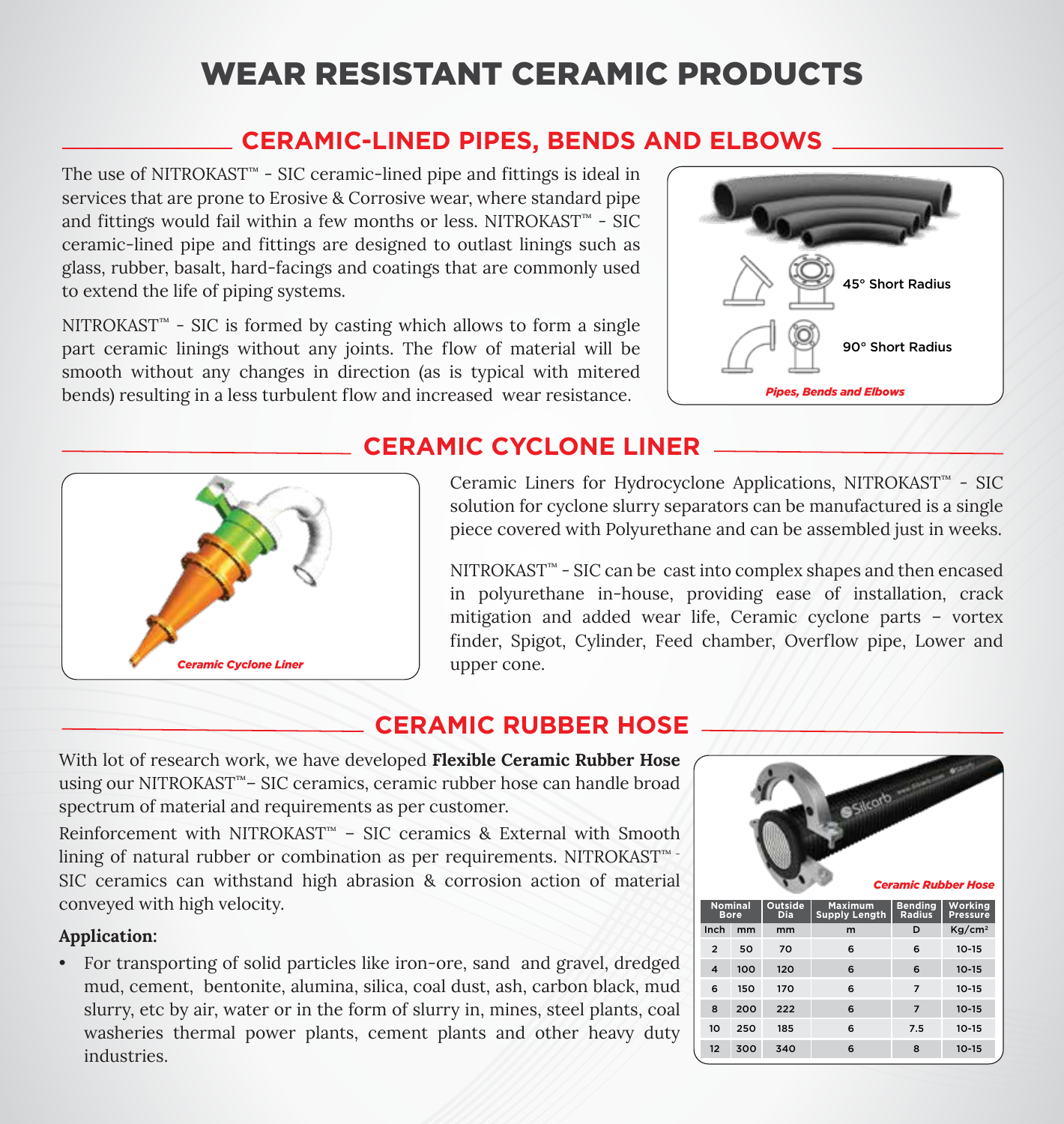## **CERAMIC SPRAY NOZZLES**

In coal based power plants, they have the potentials to release SO2 or SO3 as a part of exhaust gas, removal of Sulphur Oxides using an alkali reagent such as wet limestone slurry, this process called FGD, which requires Ceramic Spray Nozzle to spray these chemicals for long hours continuously.

SILCARB has developed NITROKAST™ - SIC based FGD spray nozzle to withstand wear and corrosion and exhibit excellent mechanical strength. We can manufacture these spray nozzles as per customer design.





#### **CERAMIC SCRAPPER**

At present WC coated with MS case Metal scrappers are widely used in Secondary scrapping system in Belt conveyors, these scrapper are in metal and always there is high chance to cut and wear-out the rubber Conveyors, these metal scrapper are more prone for rust during rainy seasons which can cause frequent breakdowns.

SILCARB is now introducing NITROKAST™ – SIC ceramic scrappers, to replace metal scrappers for better wear life and friendly to conveyor belts. NITROKAST™ - SIC ceramic scrapper can be easily mounted with Rubber or Polyurethane holders with easy installation, these ceramic scrappers can clean the belt up to 95% and extend the service life and decrease the down time.

## **CERAMIC WEAR COMPOUND**

SILCARB has developed NITRO WEARKOAT™ compound with SIC grain doped with epoxy resin. This compound has formulated for applications where standard and traditional epoxy and grouting materials fail to perform. SILCARB has specially developed SIC based ceramic polymer coating wear compound named – NITRO WEARKOAT™ both Brushable and Trowellable.

The hardness of NITRO WEARKOAT<sup> $<sub>m</sub>$ </sup> - SIC grains is mixed with specially made resin</sup></sub> and Hardener to form a in-seperable bond with superior mechanical properties to address Corrosion, Abrasion, Erosion which is a common problem worldwide in equipment failure.

NITRO WEARKOAT™ is a 2 part compound, it consist of Part A (Resin + SIC grains) and Part B (Hardener + SIC grains), both are separately packed and supplied, during application part A of 100 with Part B with 50 is mixed thoroughly and can be applied on surface like Steel, Rubber, Plastics, etc. NITRO WEARKOAT<sup>™</sup> exhibit smooth, glossy with low friction coating, can be applied on components like fan blade, Pump impeller, FPLI, Throat bush, Sleeve, Cyclone parts, Pipes and Bends etc.